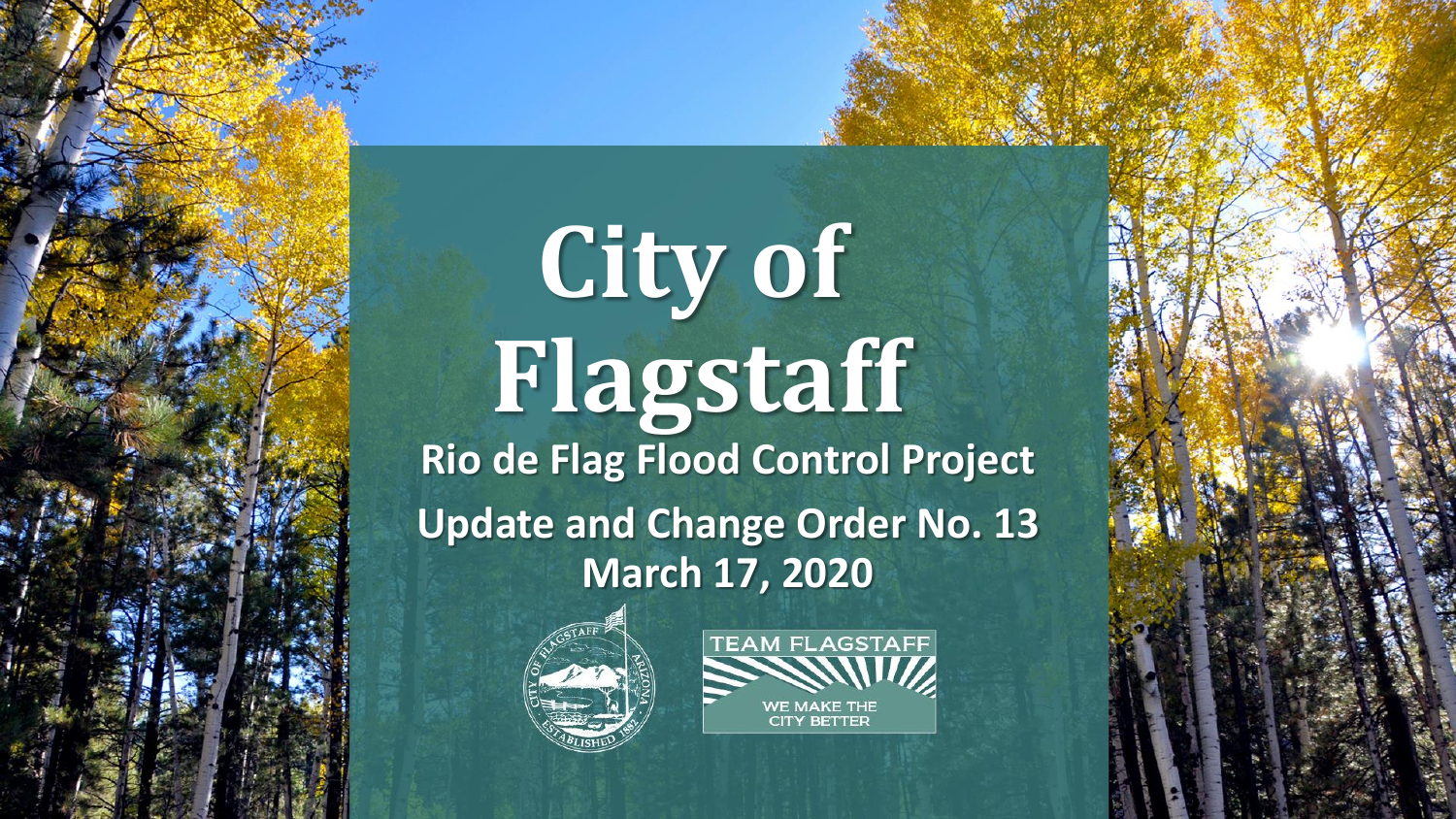

## **Project Update**



- **Project Design**
- **Real Estate**
- **Environmental**
- **BNSF**
- •**USACE**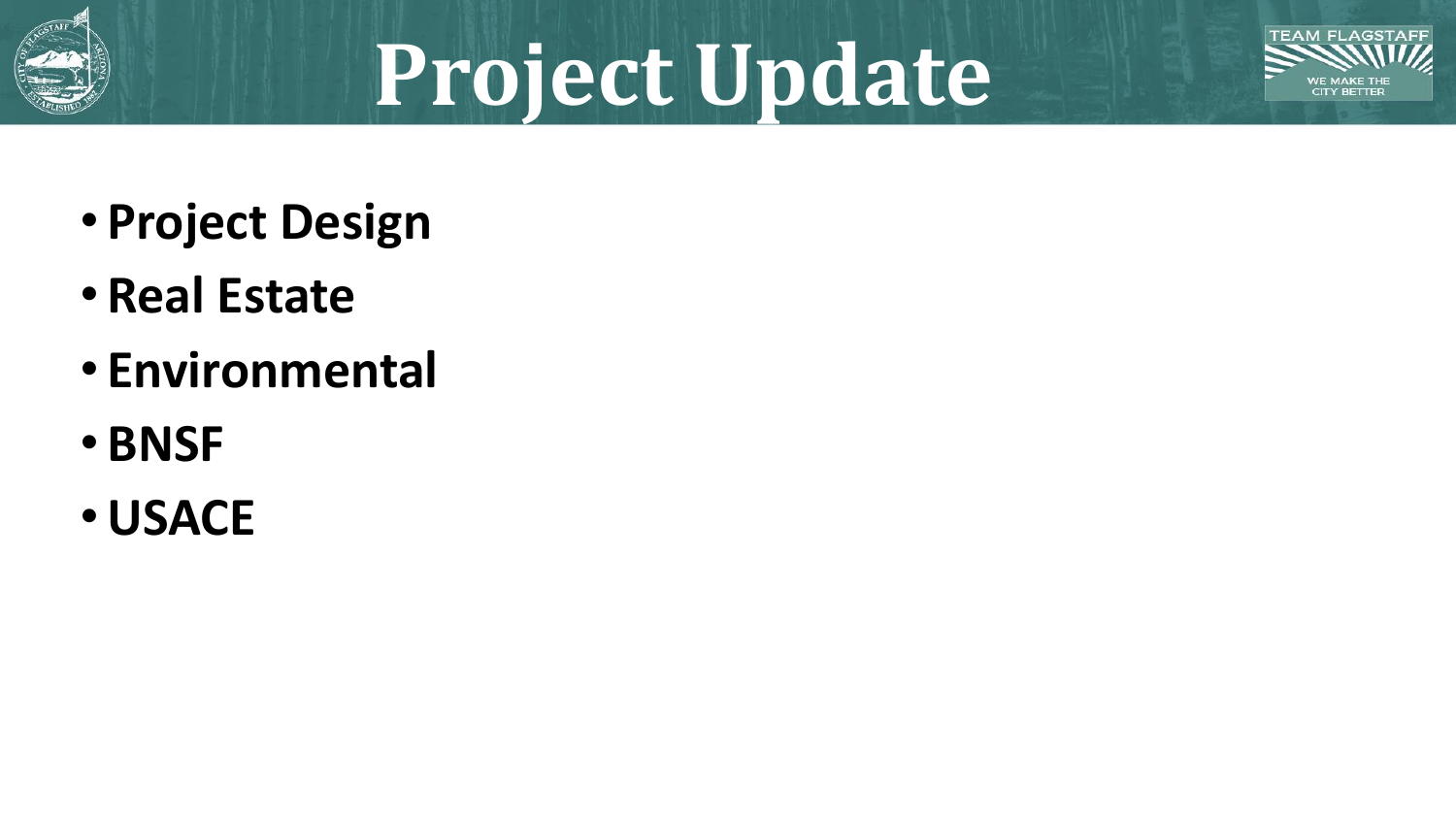

# **Project Design**



- **City provided comments to the Army Corps and their Consultant**
	- December 4, 2019
- **USACE and their Consultant are reviewing**
	- Next submittal (Third) **Mid-March** for City review
- **City to complete the Utility Relocations, finalize the Storm Sewer Design and Street Reconstruction Plans**
	- Working with City consultant to complete
	- Coordinating with USACE consultant
- **USACE schedule for Completion of Design,** May 2020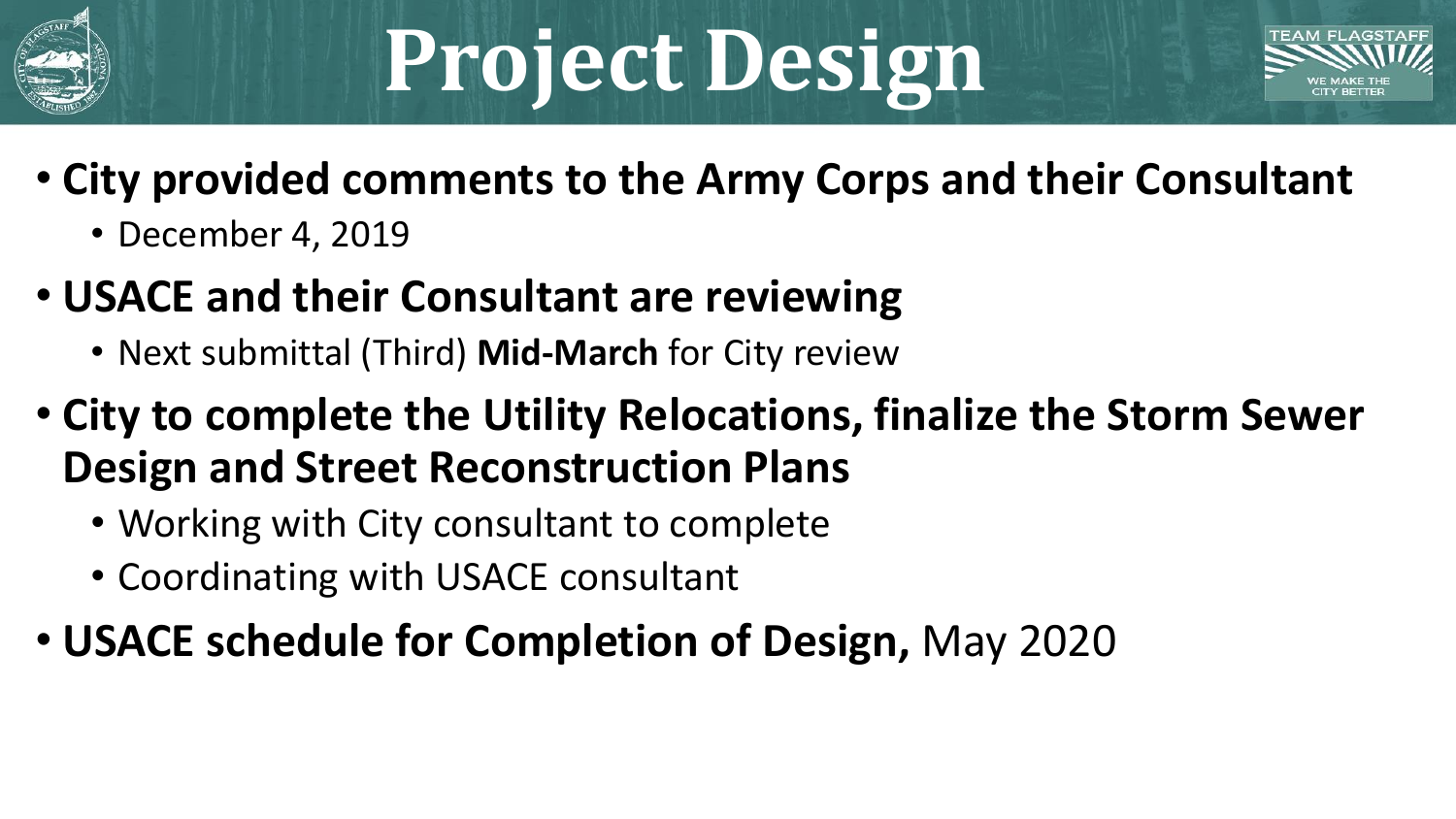

## **Real Estate**



- **Legal Descriptions for Affected Properties**
	- Lower and Clay Wash
- **Appraisals** 
	- As legal descriptions are being finalized, appraisals are being ordered
	- BNSF and commercial properties
	- City leased properties have been requested
	- All appraisals need to be reviewed by the Army Corps of Engineers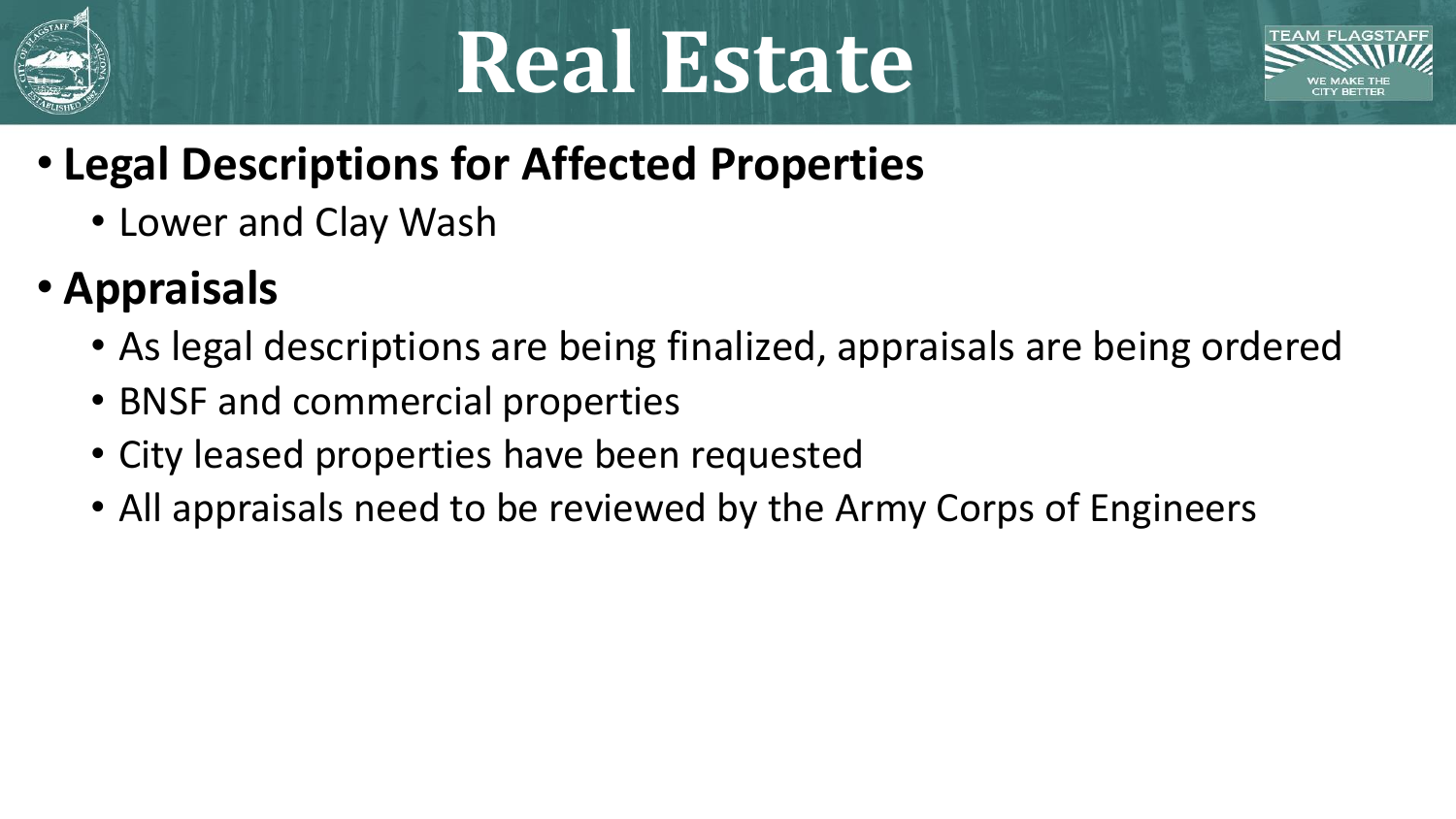

## **Environmental**



#### • **BNSF has Permitted Access**

- Testing and remediation underway
- Complete environmental remediation Council action

#### • **Revision to Phase I Documents**

• Upper and Clay Wash

#### • **Environmental Work Plan Development**

• Council action

#### • **Army Corps of Engineers Certification**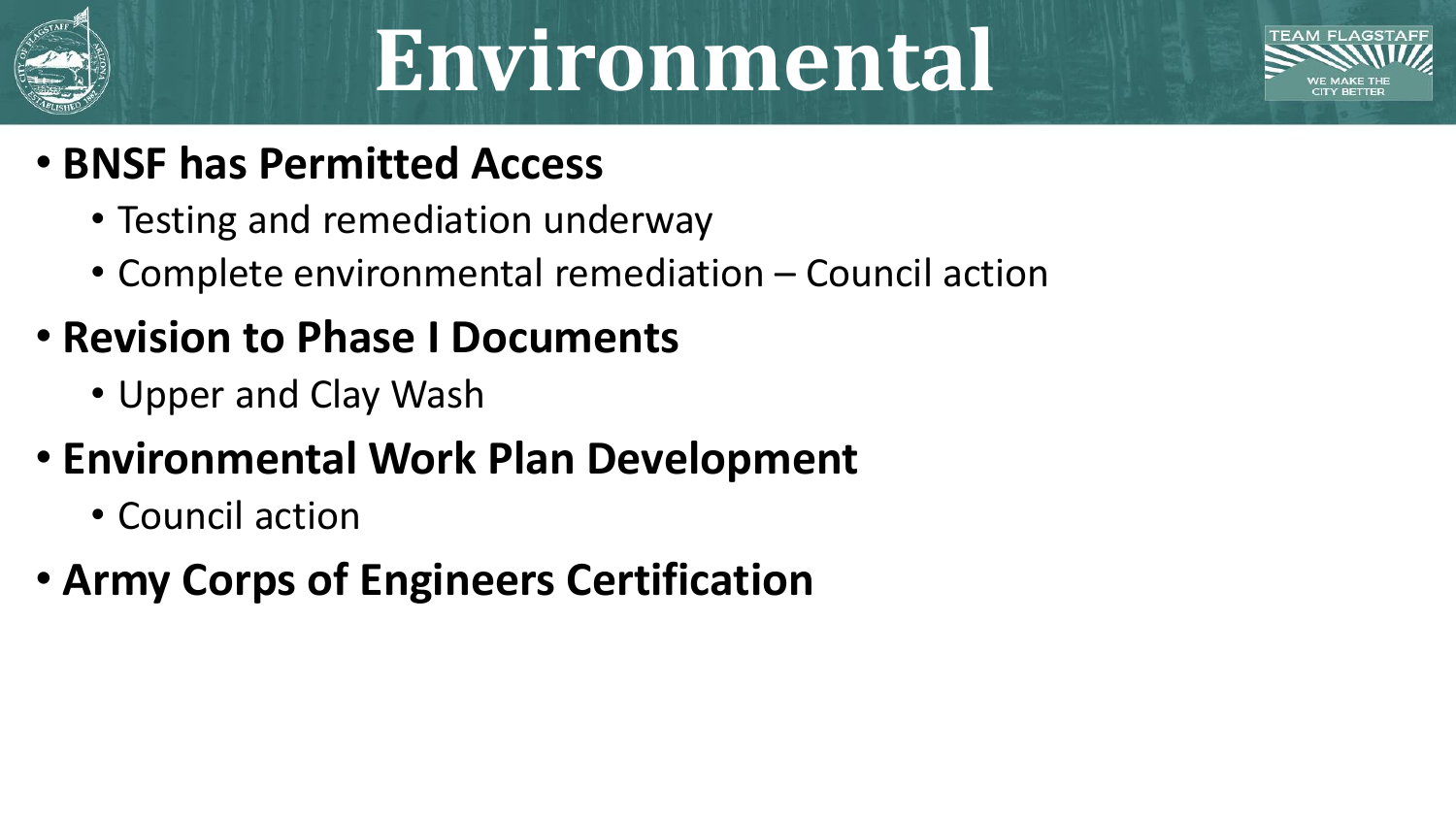

## **BNSF RAILWAY CO.**



- **Working on Real Estate and Environmental**
- **Working with BSNF to review the Project Plans**
	- Coordinate utility relocations
- **Technical Meetings BNSF-COF**
	- Construction and Maintenance Agreements
	- Council Action for Agreements
- **Council visit to Headquarters, Ft. Worth TX**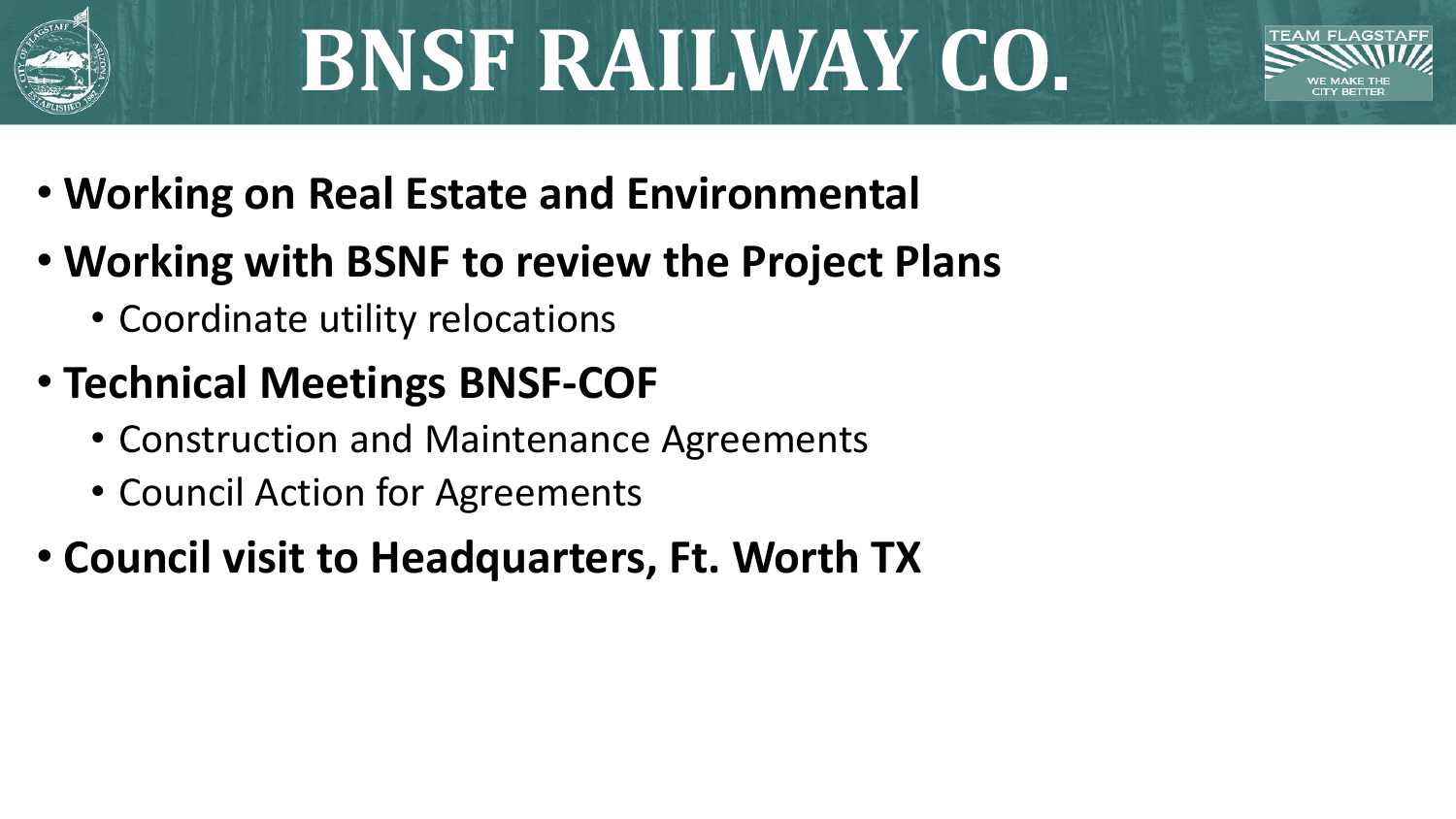





- **Federal FY 20 Work Plan Funding**, \$52M
- **Project Construction**
	- Phase I Lower and Clay Wash
	- Phase II Upper
- **Agency Technical Review of Project Plans**
- **Advertise Phase I July 2020**
- **Award Phase I Contract**  September 2020
- **Debriefing Meeting with BG Colloton, Col. Barta, Senator McSally's Office**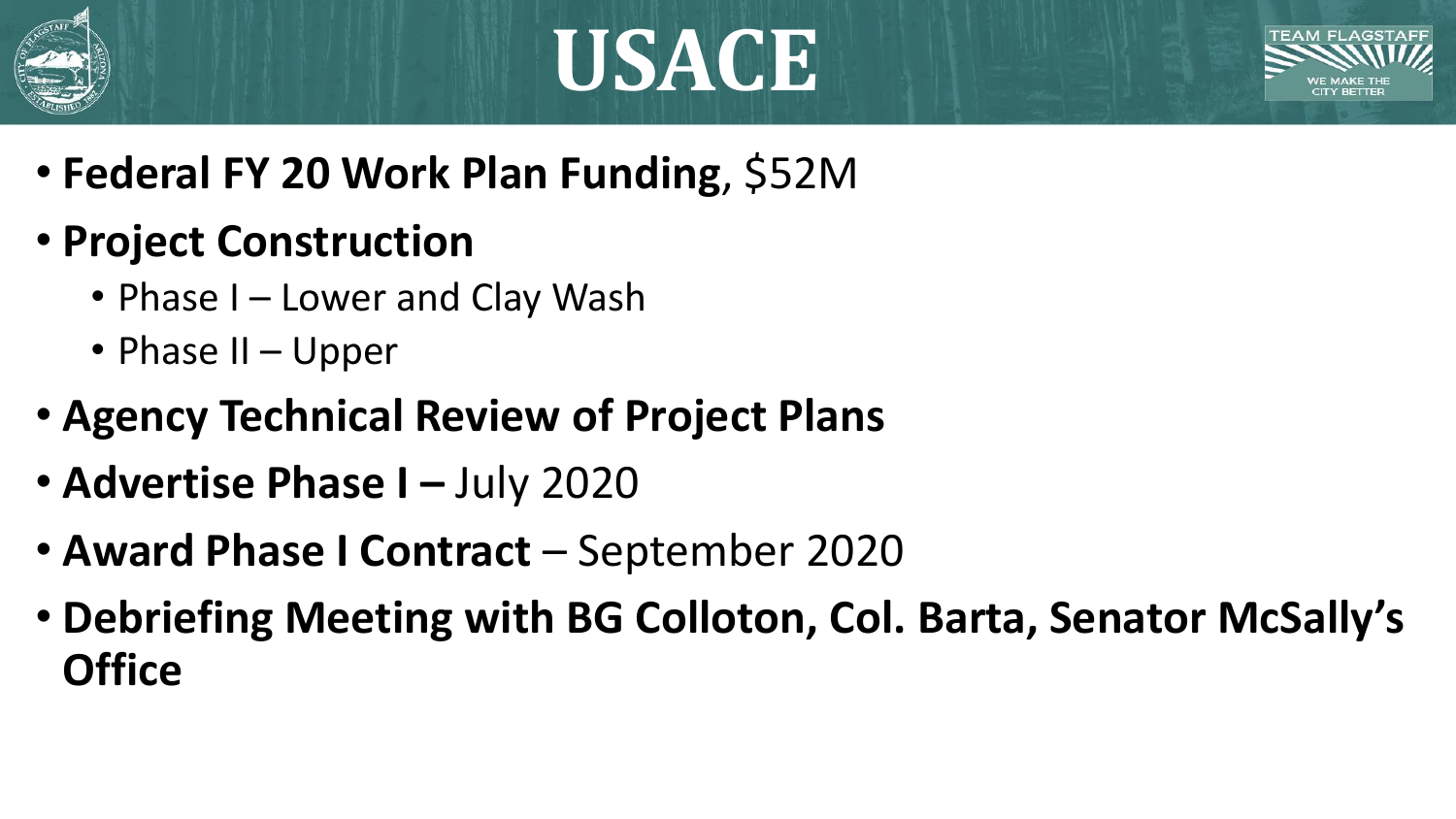



- January 2005, Council approved the Original Design Contract
	- **\$1,582,521.00**, 275 days,
	- Contract Allowance **\$75,000** and Change Order Authority **\$150,750**
	- Part I Based on 30% plans
		- Charter, Utility Maps, R/W Maps, Plans and Specifications
		- Completed April 27, 2005
	- Part II At the Completion of Part I, added scope to complete design
		- Surveys, R/W Acquisition, Utility Relocation, Roadway Relocations, Mapping, Franchise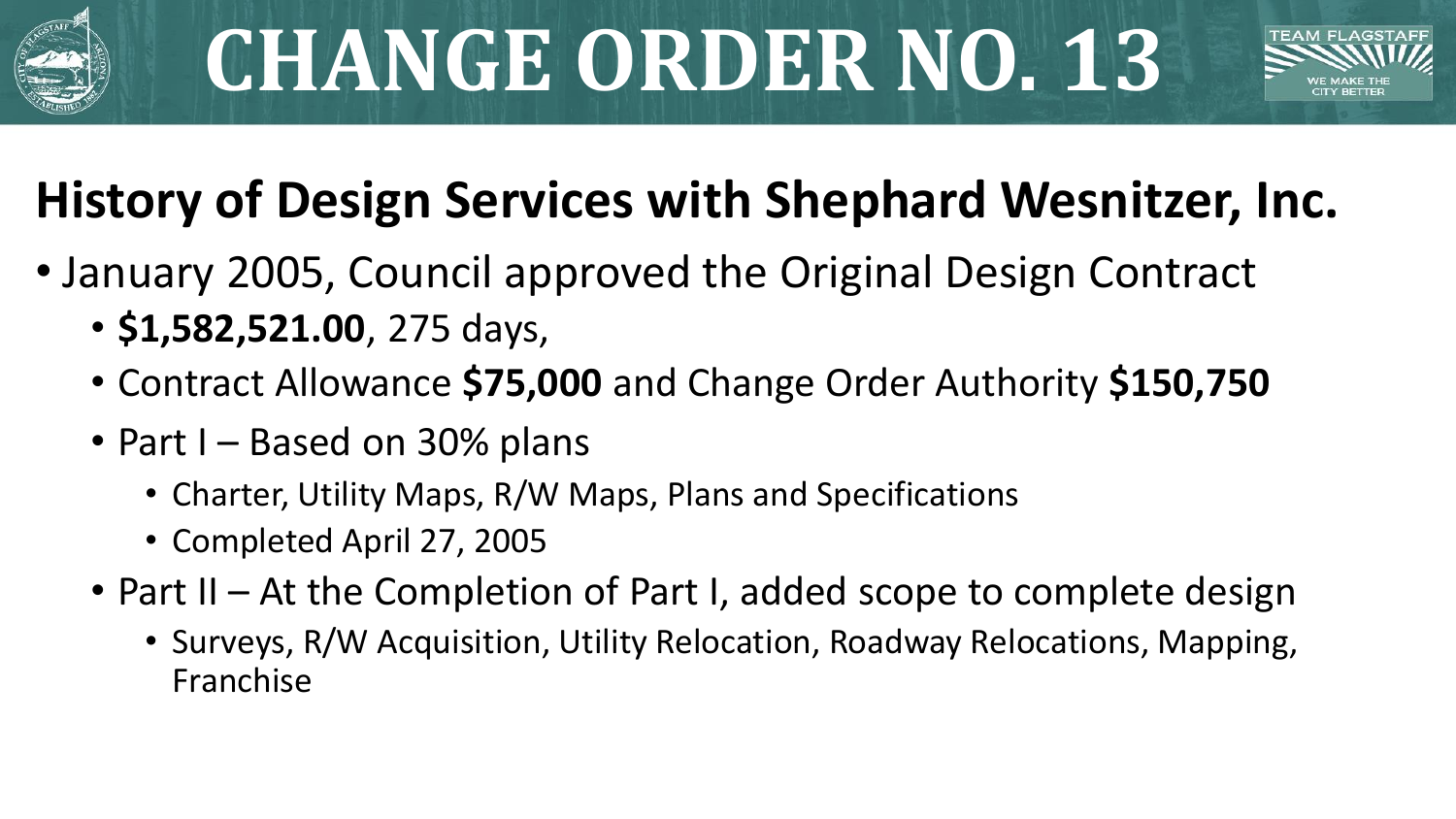





- August 2005 to March 2009
	- **Three Change Orders**  added scope: Utilities, R/W needs and Title Report
		- \$38,417 with 991 days
	- **Seven Field Orders**  added scope: Exhibits, Calendar Days
		- \$10,063.96 with 300 days
	- **No Council Action**, authorized under City Manager's Change Order Authority and Staff's Contract Allowance Authority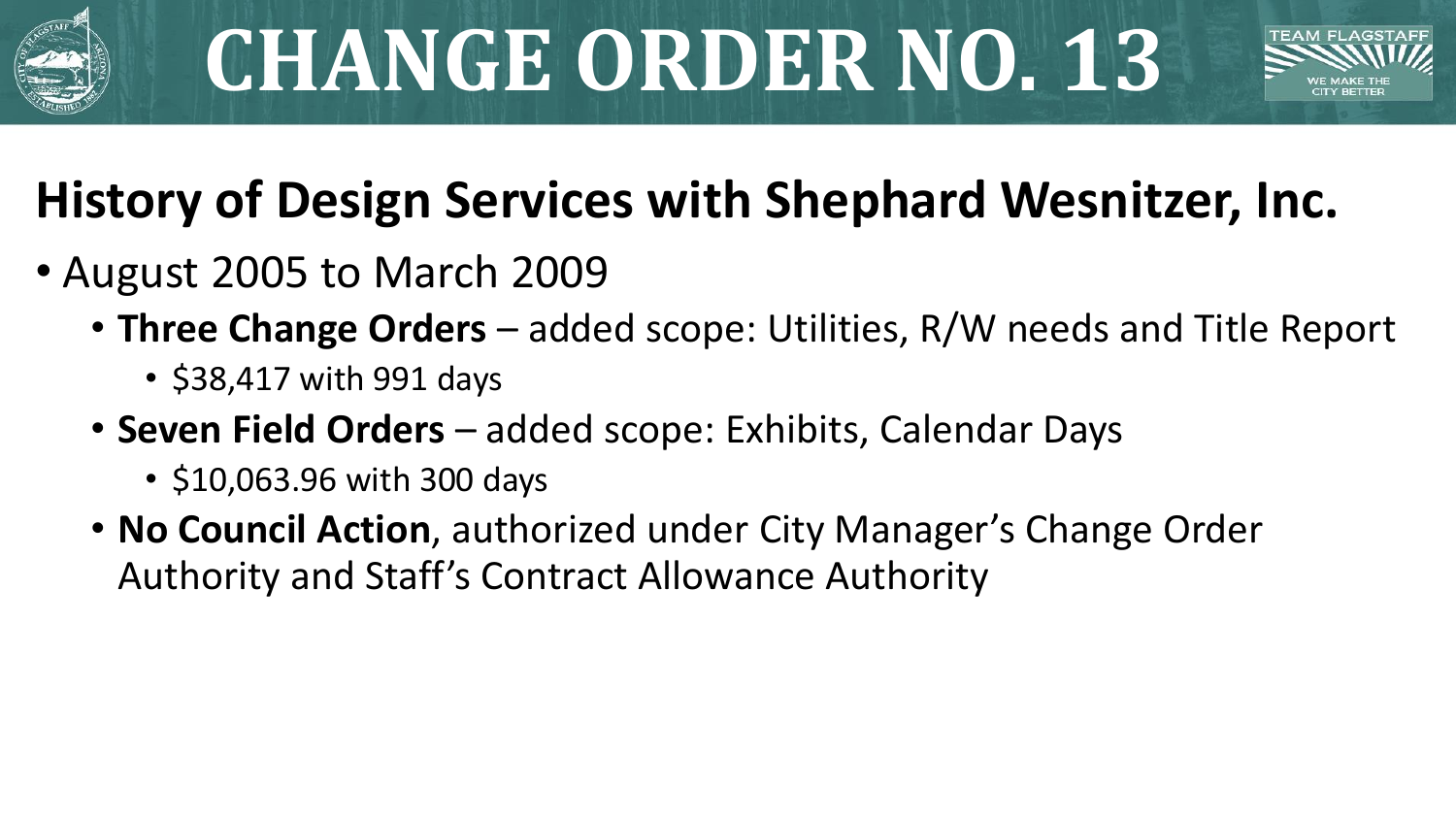



- May 5, 2009 Council Approval of Change Order No. 4
	- Change Order No. 4 Revised scope based on results from Value Engineering Workshops facilitated by USACE.
	- Original Contract was based on a 30% scope.
	- Change Order No. 4 Cost was based on added value of work
		- **\$1,038,036.34** with 270 days
	- Overall contract was extended with a credit from the Original Design Contract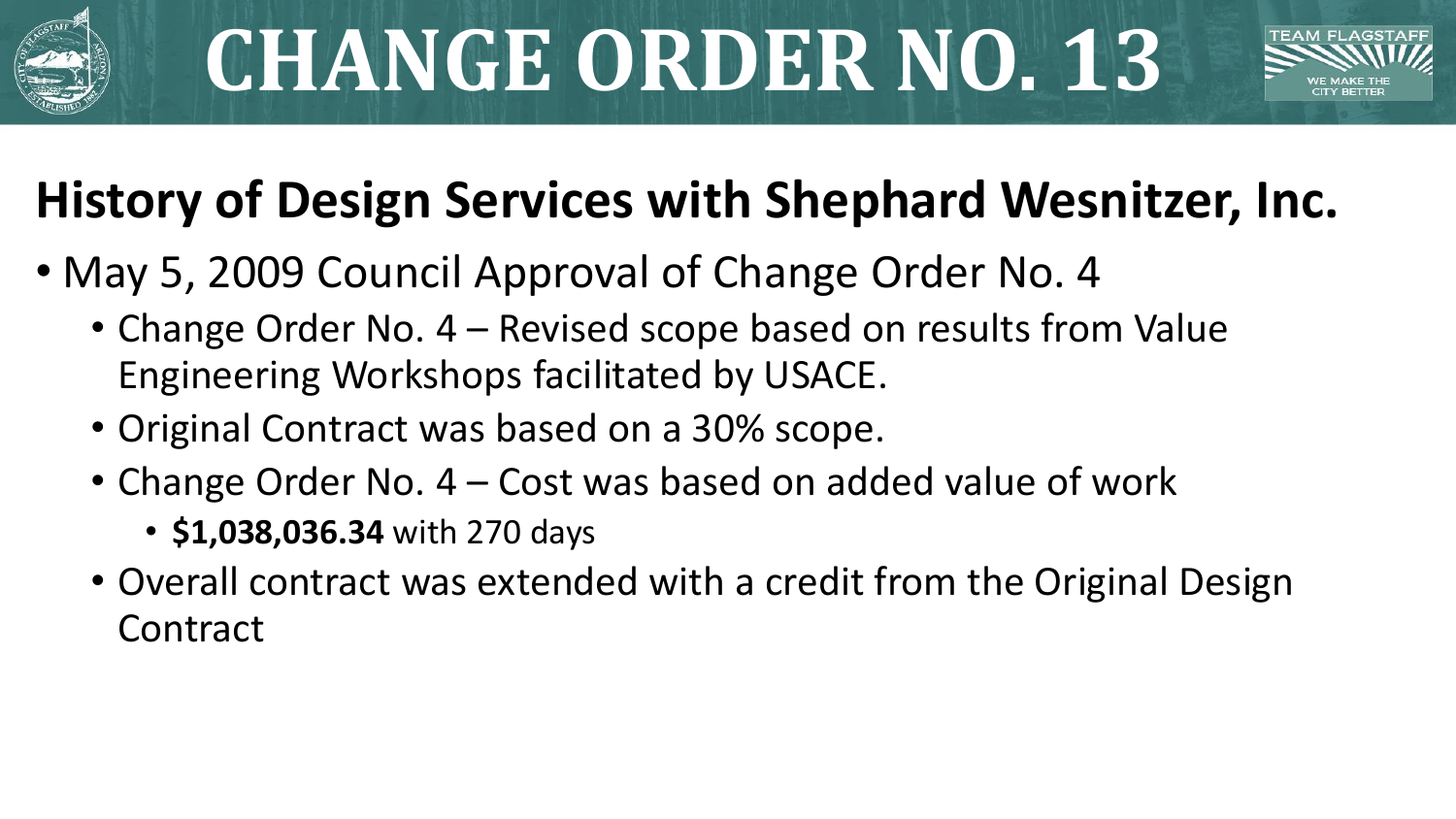





- September 2009 to March 2020
	- **Eight Change Orders**  added scope: Utility design and Calendar days
		- \$24,343.00 with 3,516 days
	- **Seven Field Orders**  added scope: Utility coordination, Subconsultants
		- \$5,904.13 with 0 days
	- **No Council Action**, authorized under City Manager's Change Order Authority and Staff's Contract Allowance Authority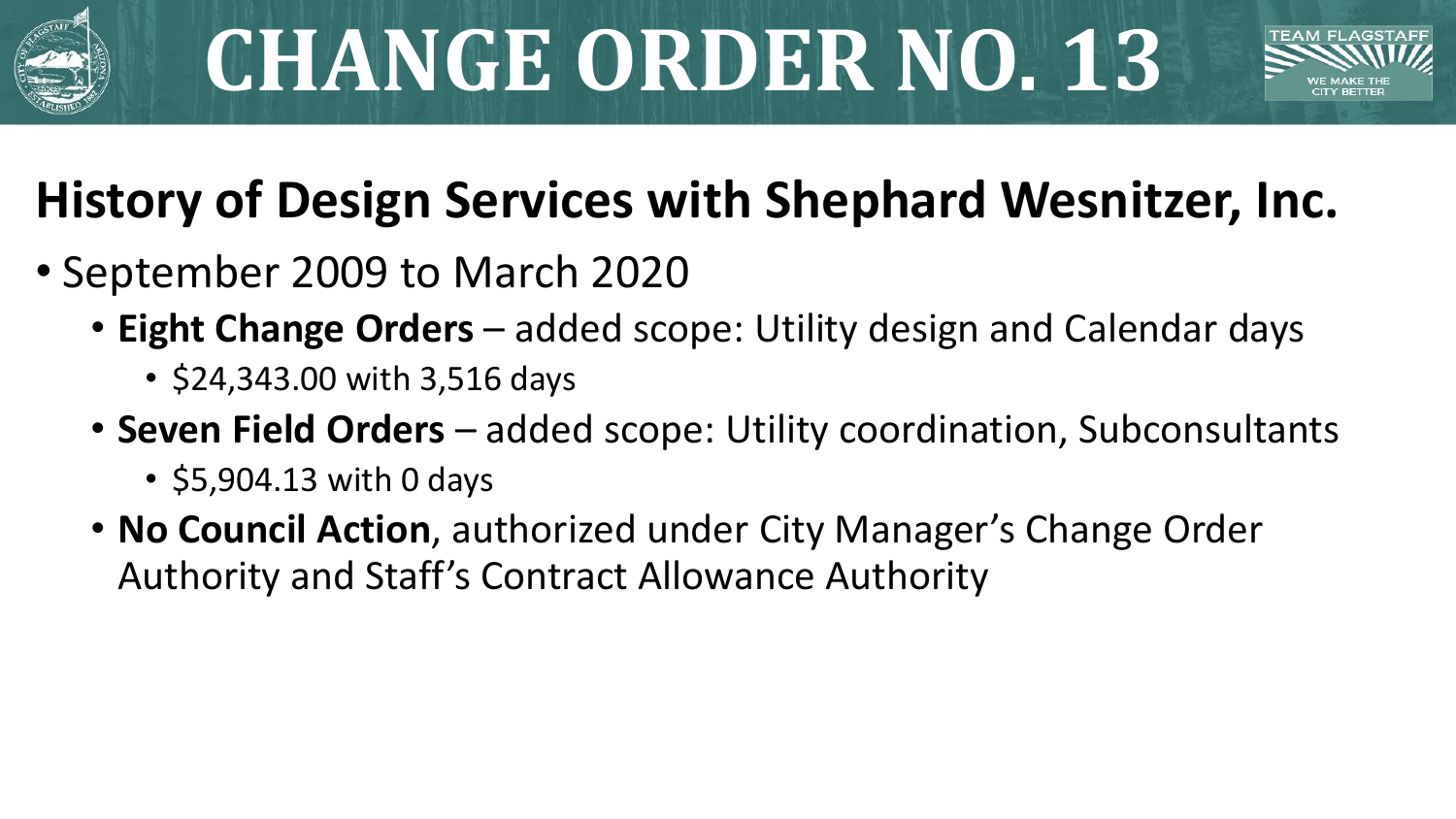



- March 17, 2020 Council Consideration
	- **Change Order No. 13**  added scope: Surveys, Storm Drain Analysis, Landscaping, Composite Channel, Sewer Design, Beal Bridge, Traffic Signal Modifications
		- **\$483,100** with 356 days
	- February 2019, USACE funding to complete plans
		- Plans had been on hold since 2010/2011
	- City and USACE reviewed, additional scope to finalize the design and meet the City's obligations per the Project Cooperation Agreement